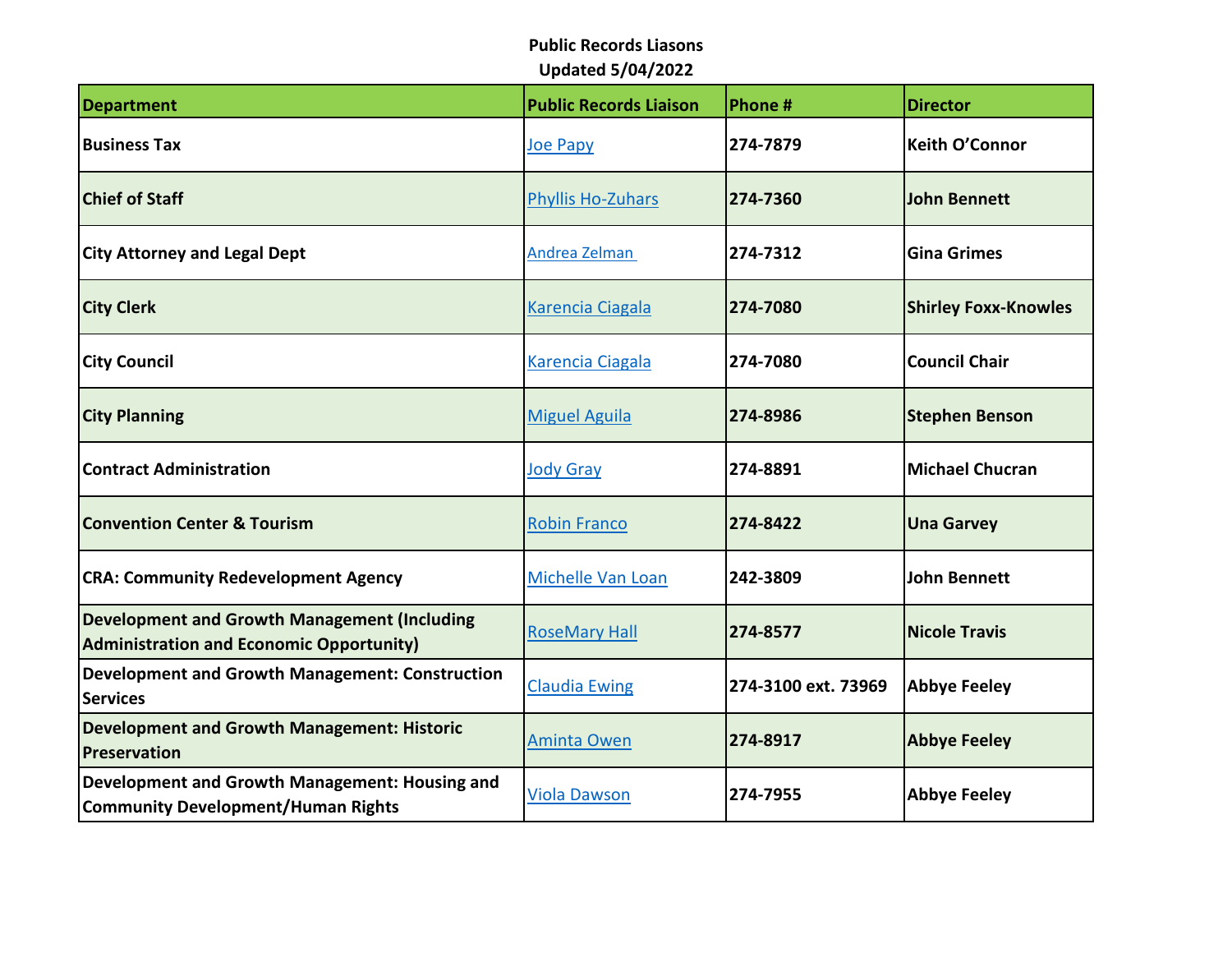| <b>Development and Growth Management: Land Zoning</b><br>and Development Coordination | <b>Mary Tavarez</b>        | 274-8709 | <b>Abbye Feeley</b>         |
|---------------------------------------------------------------------------------------|----------------------------|----------|-----------------------------|
| <b>Development and Growth Management: Real Estate</b>                                 | <b>Monica Ammann</b>       | 274-8845 | <b>Abbye Feeley</b>         |
| <b>Digitial Media Productions (CTTV)</b>                                              | <b>Tom Dea</b>             | 274-7031 | <b>Russell Haupert</b>      |
| <b>Equal Business Opportunity</b>                                                     | Leta Perez                 | 274-5505 | <b>Gregory Hart</b>         |
| <b>Fire Marshal</b>                                                                   | <b>Gabrielle Williams</b>  | 274-7134 | <b>Barbara Tripp</b>        |
| <b>Fire Rescue: Dispatch</b>                                                          | <b>Christopher Mygrant</b> | 232-6802 | <b>Barbara Tripp</b>        |
| <b>Fire Rescue: Medical</b>                                                           | <b>Lilah Miller</b>        | 274-7005 | <b>Barbara Tripp</b>        |
| <b>Fire Rescue: Personnel</b>                                                         | <b>Anthony Perez</b>       | 231-5282 | <b>Barbara Tripp</b>        |
| <b>Fire Rescue: Personnel Alternate Contact</b>                                       | <b>Todd Alt</b>            | 274-7008 | <b>Barbara Tripp</b>        |
| Fire Rescue: Public Information Officer                                               | <b>Vivian McIlrath</b>     | 274-7536 | <b>Barbara Tripp</b>        |
| <b>Government Affairs: Intergovernmental Relations</b>                                | lan Whitney                | 274-8016 | lan Whitney                 |
| <b>Human Resources</b>                                                                | <b>Kimberley Sullivan</b>  | 274-8640 | <b>Kelly Austin</b>         |
| Human Resources Alternate Contact                                                     | Debra Yawn                 | 274-8914 | <b>Kelly Austin</b>         |
| Human Resouces: Risk Management                                                       | <b>Colleen Kalavsky</b>    | 274-5704 | <b>Valerie Horton-Rakes</b> |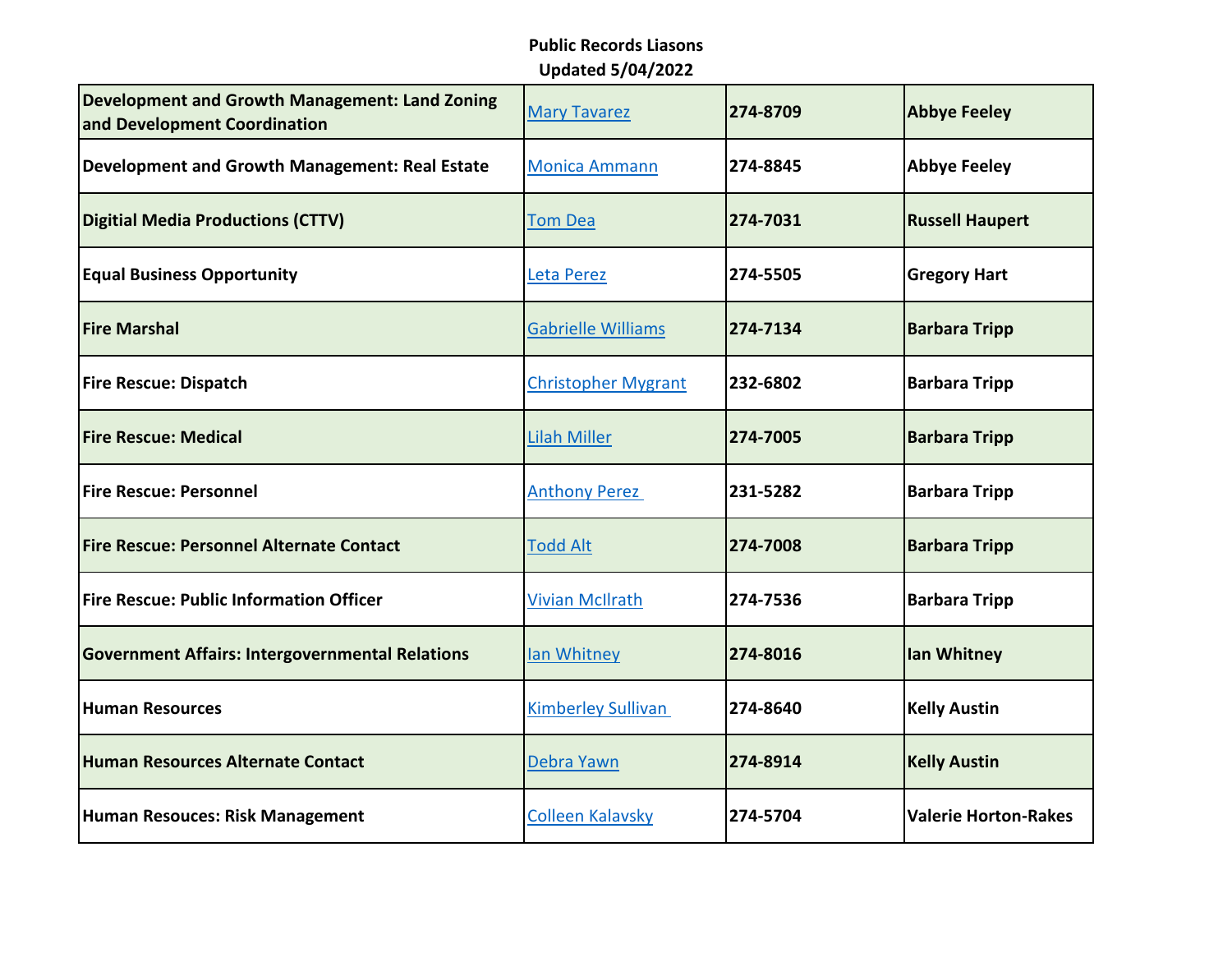| Infrastructure                                                              | <b>Michele Miles</b>      | 274-7883 | <b>Brad Baird</b>        |
|-----------------------------------------------------------------------------|---------------------------|----------|--------------------------|
| Internal Audit                                                              | <b>Stephen Mhere</b>      | 274-7164 | <b>Christine Glover</b>  |
| <b>Logistics and Assets</b>                                                 | Debra Cole                | 348-1148 | <b>Adri Colina</b>       |
| <b>Logistics and Assets: Facility Management</b>                            | <b>Chris Albury</b>       | 348-3264 | <b>Adri Colina</b>       |
| <b>Logistics and Assets: Fleet</b>                                          | <b>Grace Bedinghaus</b>   | 348-3268 | <b>Adri Colina</b>       |
| <b>Logistics and Assets: Fleet Alternate</b>                                | <b>Toni Davis</b>         | 348-1010 | <b>Adri Colina</b>       |
| <b>Marketing and Communications</b>                                         | <b>Adam Smith</b>         | 352-1795 | <b>Mayor Jane Castor</b> |
| <b>Mayor's Office</b>                                                       | <b>Bridgett McCormick</b> | 274-8903 | <b>Mayor Jane Castor</b> |
| <b>Mobility (Transportation, Operations, Smart Mobility,)</b>               | <b>Bertha Mitchell</b>    | 274-8058 | <b>Vik Bhide</b>         |
| <b>Mobility (Transportation, Operations, Smart Mobility,):</b><br>Alternate | <b>Sarah Francklin</b>    | 274-7234 | <b>Vik Bhide</b>         |
| <b>Mobility: Parking</b>                                                    | Camille Lomenzo           | 274-8564 | <b>Vik Bhide</b>         |
| <b>Mobility: Stormwater</b>                                                 | Joan Greco                | 274-7491 | <b>Vik Bhide</b>         |
| <b>Mobility: Stormwater Alternate</b>                                       | <b>Sarah Vincent</b>      | 274-8386 | <b>Vik Bhide</b>         |
| <b>Neighborhood &amp; Community Affairs</b>                                 | <b>Kim Bogush</b>         | 274-8181 | Ocea Wynn                |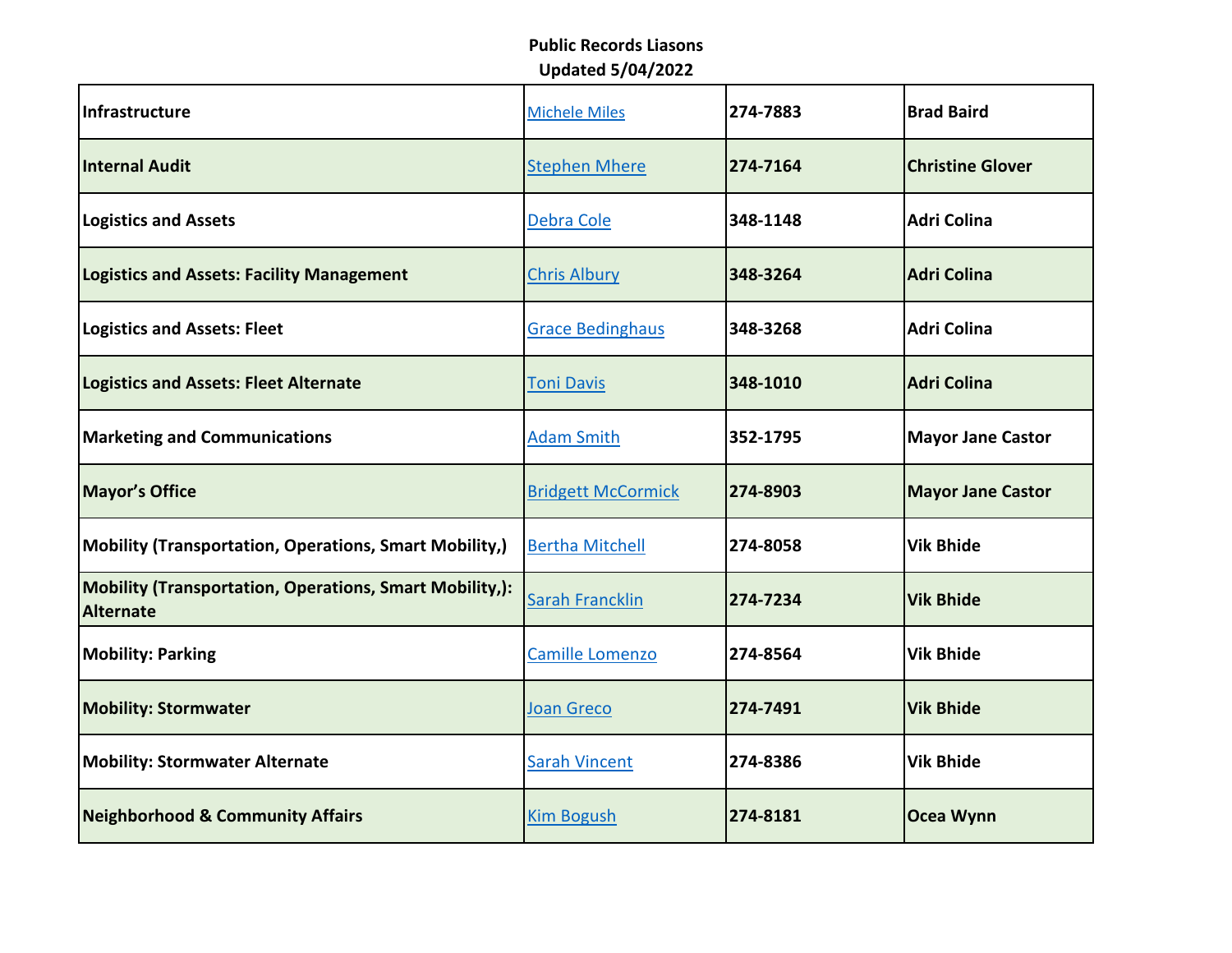| Neighborhood Enhancement/Code Enforcement            | <b>Kathy Favata</b>      | 307-5524 | <b>Keith O'Connor</b>   |
|------------------------------------------------------|--------------------------|----------|-------------------------|
| <b>Parks &amp; Recreation</b>                        | Gabriela Taylor          | 274-8854 | <b>Sherisha Hills</b>   |
| <b>Parks &amp; Recreation: Alternate</b>             | <b>Amy Reynolds</b>      | 274-3309 | <b>Sherisha Hills</b>   |
| <b>Purchasing/Inventory</b>                          | Lewina Woodard           | 274-7492 | <b>Gregory Spearman</b> |
| <b>Revenue &amp; Finance</b>                         | Lori Hernandez           | 274-8151 | <b>Dennis Rogero</b>    |
| <b>Solid Waste</b>                                   | Debra Cole               | 348-1151 | <b>Larry Washington</b> |
| <b>Solid Waste: Environmental Programs</b>           | Dan Fahey                | 348-1094 | Larry Washington        |
| <b>Solid Waste: Environmental Programs Alternate</b> | Joshua Ellis             | 348-1158 | <b>Larry Washington</b> |
| Solid Waste: Environmental Programs Alternate        | <b>Victor Gresseau</b>   | 348-1129 | Larry Washington        |
| Technology and Innovation (T&I)                      | <b>Bridget Gordon</b>    | 274-8155 | <b>Russell Haupert</b>  |
| Technology and Innovation (T&I): Alternate           | <b>Michelle Robinson</b> | 274-8486 | <b>Russell Haupert</b>  |
| <b>TPD</b>                                           | Sabrina Fernandez        | 276-3762 | <b>Mary O'Connor</b>    |
| <b>Wastewater: Administration</b>                    | <b>Brenda Ford</b>       | 274-7845 | <b>Eric Weiss</b>       |
| <b>Wastewater: Collections</b>                       | <b>Ellis Blosfield</b>   | 898-1377 | <b>Eric Weiss</b>       |